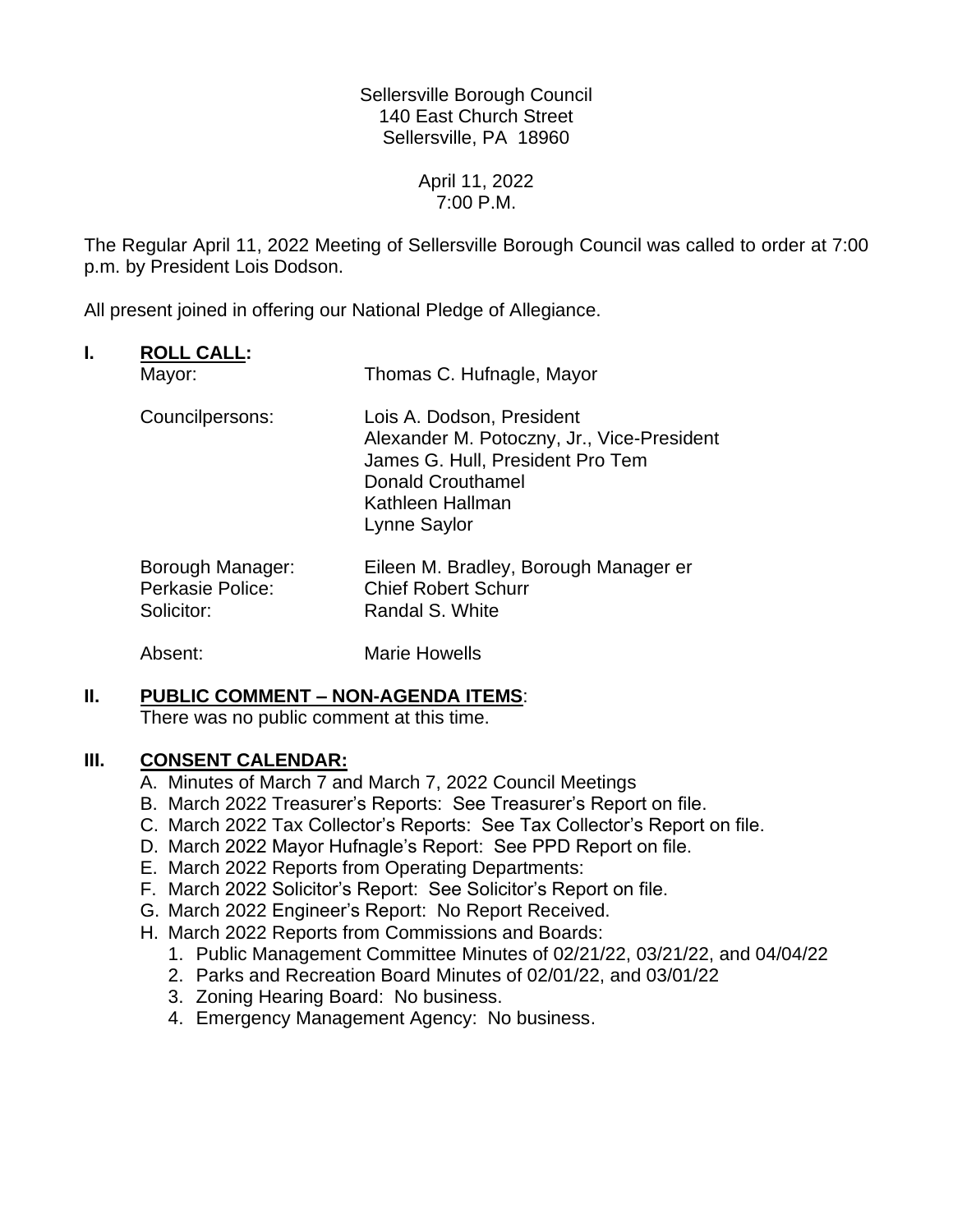## **IV. ACTION ON CONSENT CALENDAR:**

**A motion was made by Mr. Potoczny and seconded by Mrs. Hallman, to approve the Consent Calendar Items A through H as presented. The motion carried unanimously.**

### **V. UNFINISHED BUSINESS:**

### **2022 Street Paving Program Temporary Construction Easement:**

Ms. Bradley noted that a Temporary Construction Easement was required from the Hickory Ridge Homeowners' Association for installation of ADA Ramps as part of the 2022 Street Paving Program. The HOA had executed the necessary paperwork, and Ms. Bradley recommended that Council do the same.

**A motion was made by Mr. Potoczny, seconded by Mr. Hull, and unanimously approved by all present, to execute the Temporary Construction Easement for installation of ADA ramps at Hickory Lane and Portsmouth and Peabody.**

#### **Park/Pavilion/Special Events Permits:**

Ms. Bradley presented the final version of the Park Reservation and Event Application Forms, with appropriate fees for services.

**A motion was made by Mrs. Hallman, seconded by Mr. Crouthamel, and unanimously approved by all present, to adopt the Park/Pavilion/Special Events Permit Program and Fees.**

### **Volunteer Picnic:**

Council discussed ongoing plans for the Volunteer Picnic set for Saturday, May 14 at Poppa Joe's Grove.

### **Eyre Avenue Award of Contract:**

Ms. Bradley stated that bids for reconstruction of the Eyre Avenue Storm Sewer Replacement had been received on March 31. Ten bids had been submitted, with AKC Mechanical, LLC the apparent lowest responsible bidder at \$46,310.00. She and the Borough Engineer recommended awarding the contract to AKC. The project was budgeted at \$80,000.00.

**A motion was made by Mrs. Hallman, seconded by Mr. Hull, and unanimously approved by all present, to award the contract for the Eyre Avenue Storm Sewer Replacement Project contract to AKC Mechanical, LLC of Ivyland for \$46,310.00.**

### **Authorization to Advertise Bid for ADA Ramp Installation:**

Ms. Bradley noted that now that a construction easement was in place, it was her recommendation to advertise for bids for installation of ADA Ramps in connection with this years' paving program.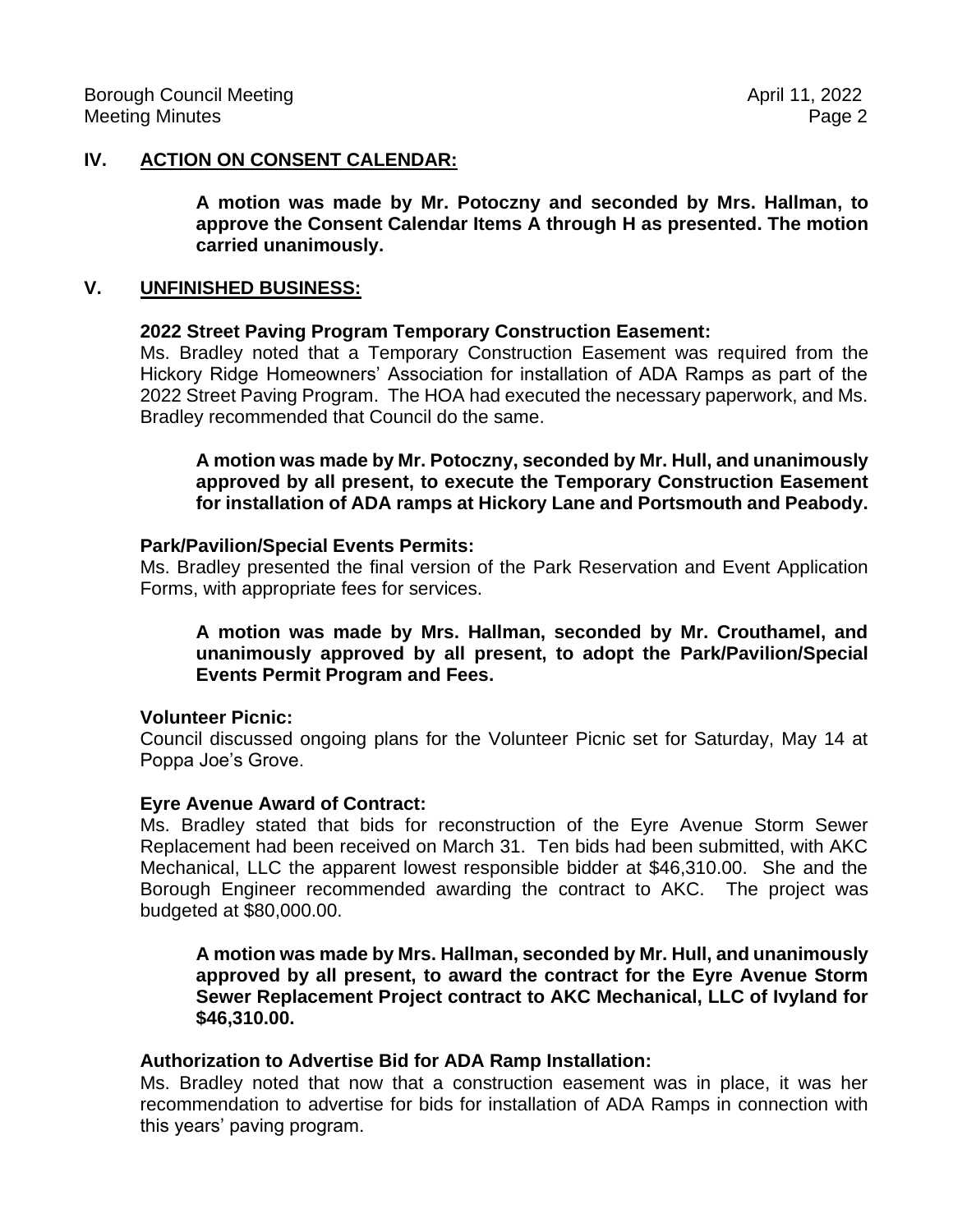## **A motion was made by Mr. Hull, seconded by Mr. Potoczny, and unanimously approved by all present, to authorize advertisement for bids for installation of ADA Ramps as part of the 2022 Street Paving Program.**

#### **Other:**

Mr. Crouthamel inquired about sewer/trash shutoff notices and how they relate to properties with multiple tenants, but only one water line to the building. Ms. Bradley would inquire with the utilities manager and NPWA for clarification.

Ms. Dodson asked Chief Schurr to investigate traffic patterns and speeding in the vicinity of Hughes Avenue and Pine Street. Would it be beneficial to institute one-way streets? Chief would research and report back.

### **I. NEW BUSINESS:**

#### **Resolution #2022-09: Appointment to Historic and Achievement Authority:**

Ms. Bradley was in receipt of a letter of interest from Timothy Hufnagle to join the Sellersville Historic and Achievement Authority.

**A motion was made by Mr. Potoczny, seconded by Mr. Crouthamel, and unanimously approved by all present, to adopt Resolution #2022-09, appointing Timothy Hufnagle to the Historic and Achievement Authority for a term ending December 31, 2022.** 

#### **Resolution #2022-10: Intent to Enter Into Negotiations With SEPTA:**

Ms. Bradley noted that the Southeast Pennsylvania Transportation Authority (SEPTA) had requested that Council pass a resolution stating its intent to enter into formal negotiations for a lease of the Lawn Avenue SEPTA Train Station Building. The resolution was non-binding.

**A motion was made by Mr. Crouthamel, seconded by Mr. Potoczny, and unanimously approved by all present, to adopt Resolution #2022-10, authorizing entering negotiations for the lease of the Lawn Avenue SEPTA Train Station.** 

### **VII. OTHER BUSINESS:**

Mr. Hull had received a complaint from the Godshall family regarding a tree that had been felled at the Holiday House Recreation Center, which was lying in their back yard. Ms. Bradley would investigate.

Mrs. Hallman stated that the annual Easter Egg Hunt would kick off at 1:00 p.m. on Saturday at Druckenmiller Park. The annual Sellebrate Sellersville Clean Up Day was scheduled for Saturday April 23, beginning at the Legion Hall at 9:00 a.m.